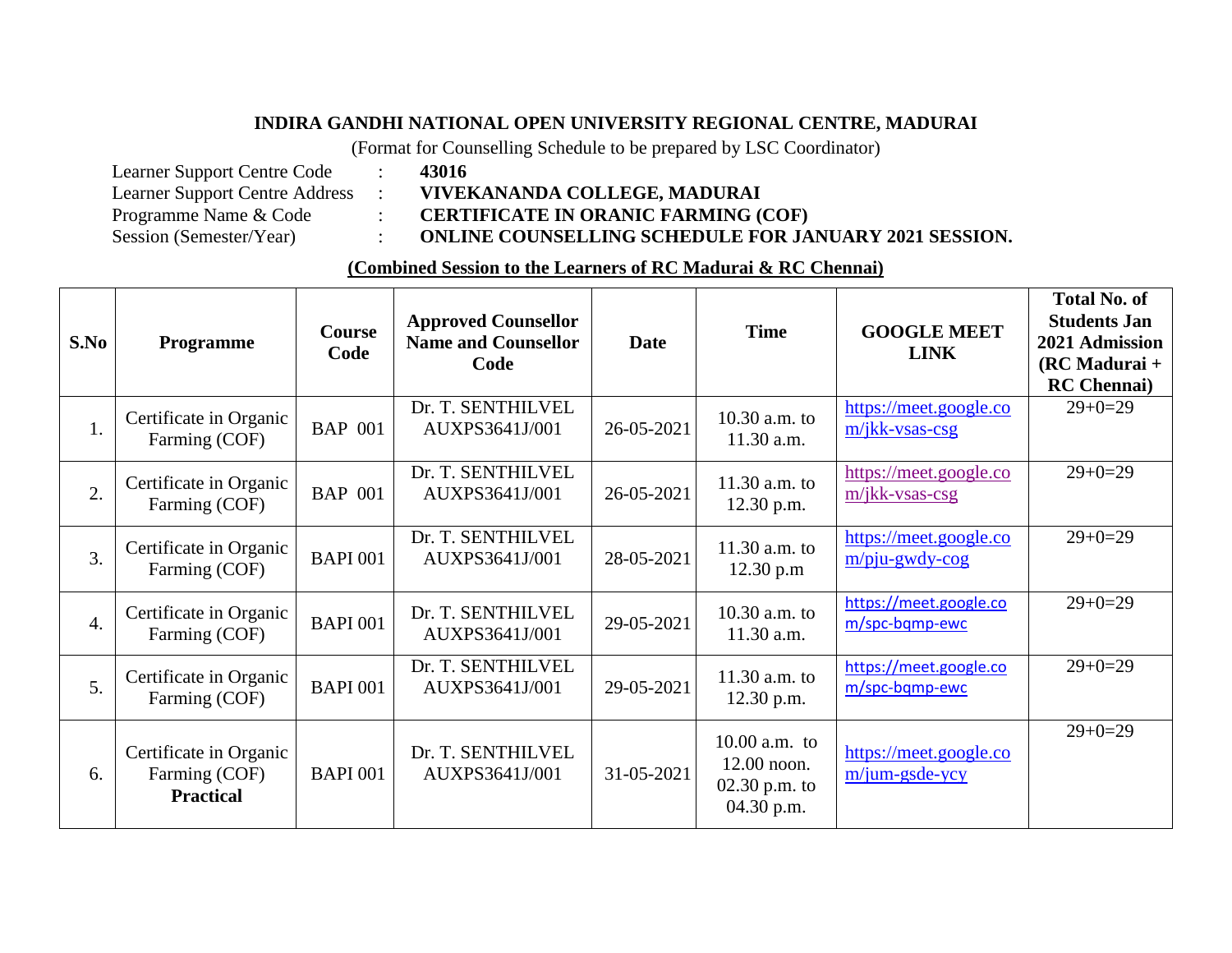| 7.  | Certificate in Organic<br>Farming (COF)                     | <b>BAPI 002</b> | Dr. T. SENTHILVEL<br>AUXPS3641J/001 | 01-06-2021 | 11.30 a.m.to<br>12.30 p.m.                                               | https://meet.google.co<br>m/yvf-wuqd-eei                                                | $29+0=29$ |
|-----|-------------------------------------------------------------|-----------------|-------------------------------------|------------|--------------------------------------------------------------------------|-----------------------------------------------------------------------------------------|-----------|
| 8.  | Certificate in Organic<br>Farming (COF)                     | <b>BAPI 002</b> | Dr. T. SENTHILVEL<br>AUXPS3641J/001 | 02-06-2021 | $11.30$ a.m. to<br>12.30 p.m.                                            | https://meet.google.co<br>$m/gpi-kxka-wpt$                                              | $29+0=29$ |
| 9.  | Certificate in Organic<br>Farming (COF)<br><b>Practical</b> | <b>BAPI 002</b> | Dr. T. SENTHILVEL<br>AUXPS3641J/001 | 03-06-2021 | $10.00$ a.m. to<br>$12.00$ noon.<br>$02.30 \text{ pm}$<br>to<br>04.30 pm | https://meet.google.co<br>m/orf-mrkj-aup<br>https://meet.google.co<br>m/cbf-edtw-oen    | $29+0=29$ |
| 10. | Certificate in Organic<br>Farming (COF)                     | <b>BAPI 003</b> | Dr. T. SENTHILVEL<br>AUXPS3641J/001 | 05-06-2021 | 10.30 a.m. to<br>11.30 a.m.                                              | https://meet.google.co<br>m/cew-zcic-zad                                                | $29+0=29$ |
| 11. | Certificate in Organic<br>Farming (COF)                     | <b>BAPI 003</b> | Dr. T. SENTHILVEL<br>AUXPS3641J/001 | 05-06-2021 | 11.30 $a.m.$ to<br>12.30 p.m.                                            | https://meet.google.co<br>m/cew-zcic-zad                                                | $29+0=29$ |
| 12. | Certificate in Organic<br>Farming (COF)<br><b>Practical</b> | <b>BAPI 003</b> | Dr. T. SENTHILVEL<br>AUXPS3641J/001 | 07-06-2021 | $10.00$ a.m. to<br>12.00 noon.<br>$02.30$ p.m. to<br>04.30 p.m.          | https://meet.google.co<br>m/fte-nkvn-uhv<br>https://meet.google.co<br>$m/edv$ -jnyy-bht | $29+0=29$ |

## **Instruction to Learners**

| No. | <b>Course Code</b> | <b>Course Tittle</b>                   |
|-----|--------------------|----------------------------------------|
|     | <b>BAP 001</b>     | <b>Introduction to Organic farming</b> |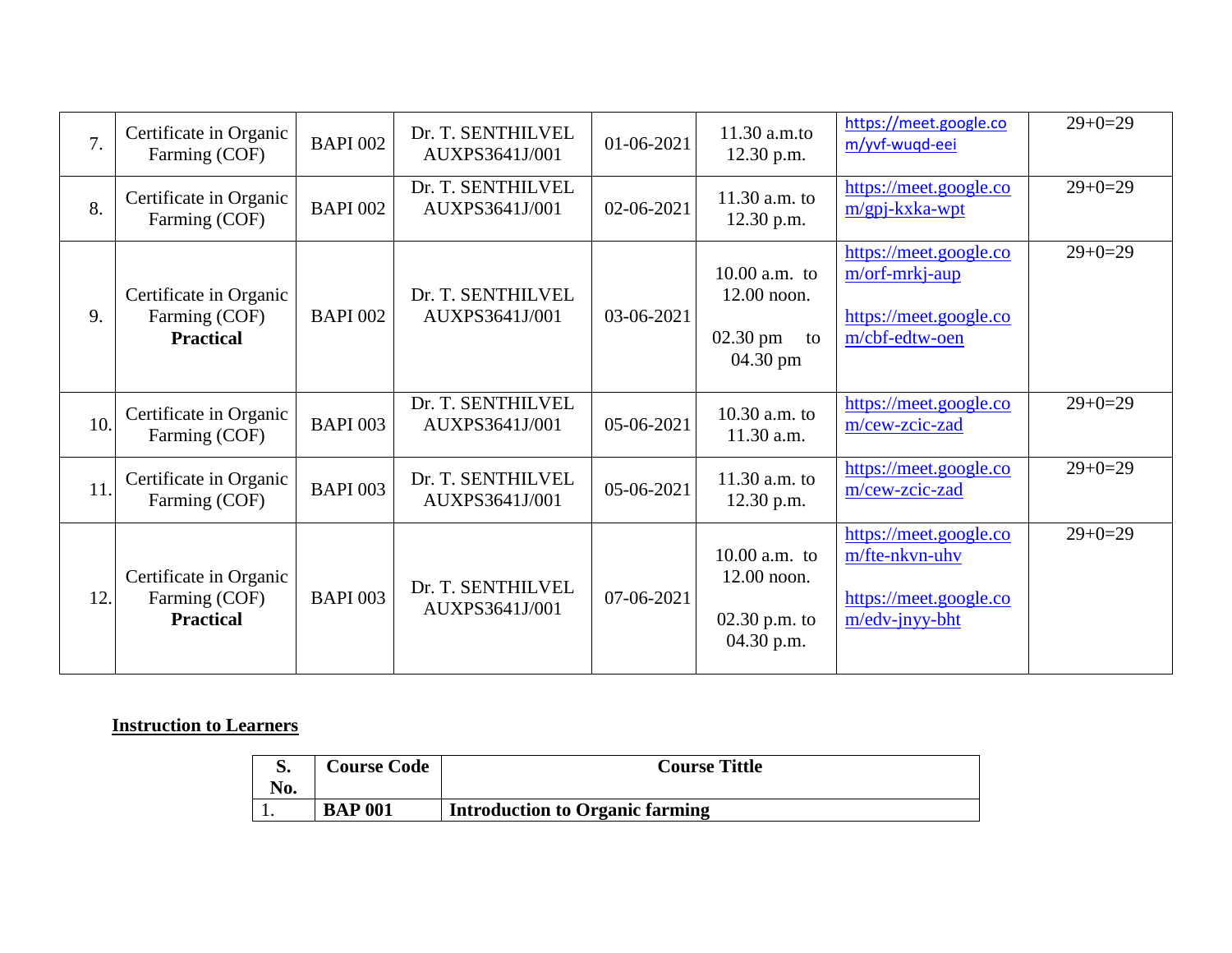| Z.               | <b>BAPI 001</b> | <b>Organic Production System</b>                       |
|------------------|-----------------|--------------------------------------------------------|
| $\overline{3}$ . | <b>BAPI 002</b> | <b>Inspection and Certification of Organic Produce</b> |
|                  | <b>BAPI 003</b> | <b>Economics and Marketing of Organic Produce</b>      |

Learners are advised to go through the material well and come prepared so that there will be fruitful discussions during counselling sessions. Remember that counselling sessions are not teaching sessions and are meant to facilitate you to understand the material properly and to assist you to learn.

You will get a chance to interact with other peer learners and the counsellor, so do make it convenient to attend these sessions to help you learn better

- **Link for Programme Guide**: <http://www.ignou.ac.in/upload/programme/COF%20PG.pdf>
- **Link for Online Study Material**: http://www.egyankosh.ac.in/handle/123456789/376
- **Link for downloading Assignment**:

<https://webservices.ignou.ac.in/assignments/soa/2021/cof/2021%20Assignment%20COF%20English.pdf>

**Link instructions for submission of assignments for June 2021 Term End Examination**:

Last date of assignment submission is extended up to 31.05.2021

[http://rcmadurai.ignou.ac.in//Ignou-RC-Madurai/userfiles/file/Assignments%20for%20TEE%20June%202021%20-](http://rcmadurai.ignou.ac.in/Ignou-RC-Madurai/userfiles/file/Assignments%20for%20TEE%20June%202021%20-%20Circular%20No_%202.pdf)

[%20Circular%20No\\_%202.pdf](http://rcmadurai.ignou.ac.in/Ignou-RC-Madurai/userfiles/file/Assignments%20for%20TEE%20June%202021%20-%20Circular%20No_%202.pdf)

- **Link for submission of exam form for TEE June 2021 session**:<https://exam.ignou.ac.in/>
- **Last date to Apply Online for TEE June-21 is 15/06/2021 without late fee.**
- **For any query, please write to [rcmadurai@ignou.ac.in](mailto:rcmadurai@ignou.ac.in)**

## **Note:**

- 1. Assignments shall be submitted with the Study Centre within the schedule of date prescribed.
- 2. **LSC Contact Details:**